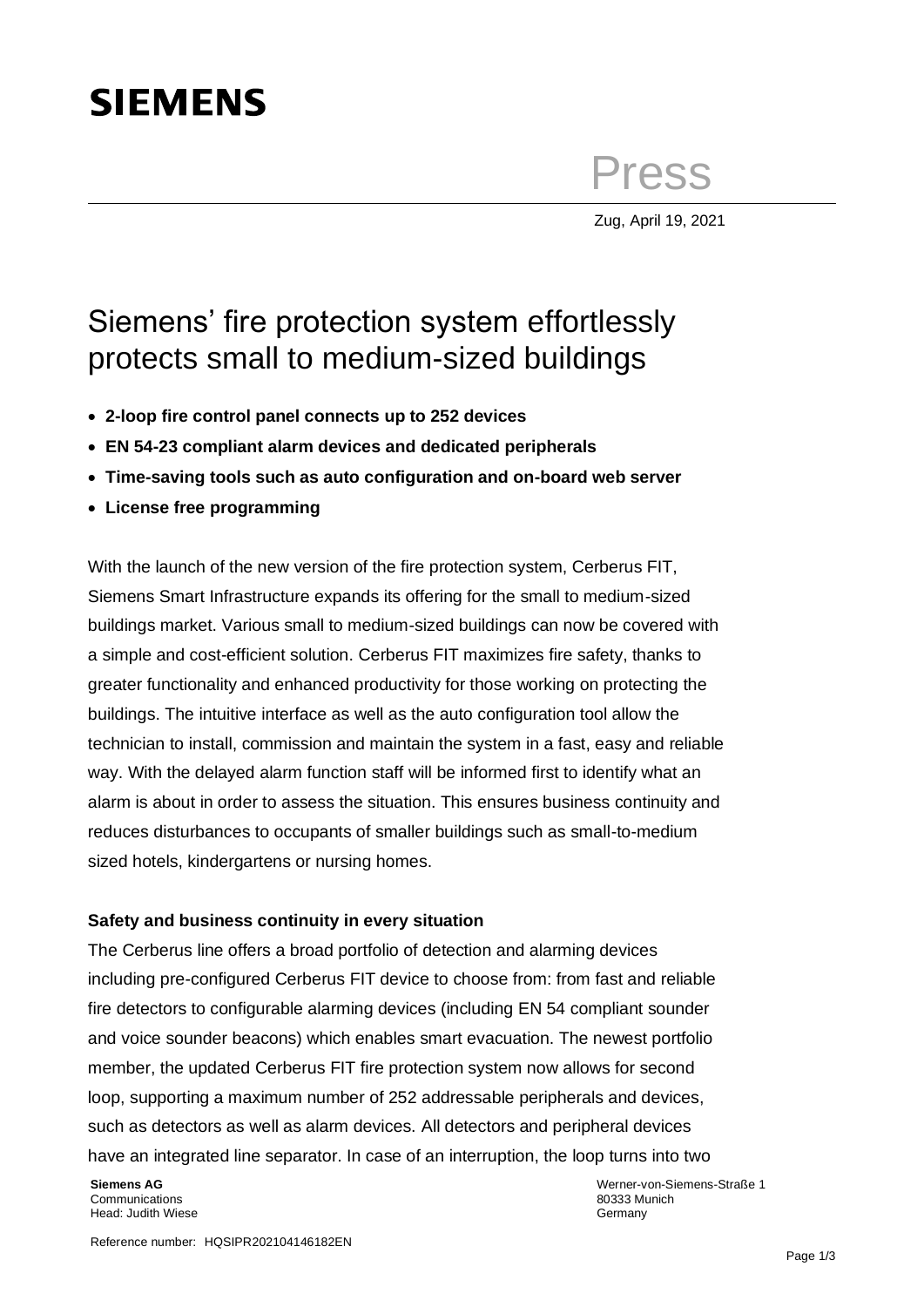**Siemens AG** Press Release

stub lines while making sure the system is running. This significantly increases the safety of building occupants and ensures business continuity. Because every device is also powered by the loop, less wiring is needed, enabling the customer to achieve cost-efficiency.

#### **Intuitive and easy operation**

The new version of the Cerberus FIT control panel comes with an intuitive interface, including LED indicators with self-explanatory icons and an easy-to-read display. This avoids extensive training and allows facility staff to perform simple operational tasks on their own, without the help of experts. Thanks to its auto configuration feature, the Cerberus FIT control panel detects and automatically reads-in all connected devices, providing immediate and simple operation. The integrated 'Panel Configurator' enables the configuration to be changed quickly and easily on a PC or laptop, without additional software.

Cerberus FIT is an EN-compliant fire protection system. It is approved and certified by the independent certification body LPCB and can be used in accordance with the application standard DIN VDE V 0826-2. The new Cerberus FIT version will be available globally, maximizing the fire safety of smaller buildings as well as enhancing the productivity of everyone involved in their protection.

This press release and a press picture are available at [https://sie.ag/3dg8boM](https://eur01.safelinks.protection.outlook.com/?url=https%3A%2F%2Fsie.ag%2F3dg8boM&data=04%7C01%7Ckatharina.sipura%40siemens.com%7C7d4d7e5d7bd54169670508d8ff3cb34c%7C38ae3bcd95794fd4addab42e1495d55a%7C1%7C0%7C637539983471755958%7CUnknown%7CTWFpbGZsb3d8eyJWIjoiMC4wLjAwMDAiLCJQIjoiV2luMzIiLCJBTiI6Ik1haWwiLCJXVCI6Mn0%3D%7C1000&sdata=juNrUgWlphw1L81VuA7UoJRbZ46%2FQUMM7KO%2F8narMfI%3D&reserved=0) For more information on Siemens Smart Infrastructure, see [www.siemens.com/smart-infrastructure](http://www.siemens.com/smart-infrastructure)

For further information on Cerberus Fit, please see [www.siemens.com/cerberus-fit](http://www.siemens.com/cerberus-fit)

### **Contact for journalists**

Katharina Sipura Tel.:+41 796507005; E-Mail: katharina.sipura@siemens.com

Follow us on Twitter:

[www.twitter.com/siemens\\_press](http://www.twitter.com/siemens_press) and [www.twitter.com/SiemensInfra](http://www.twitter.com/SiemensInfra)